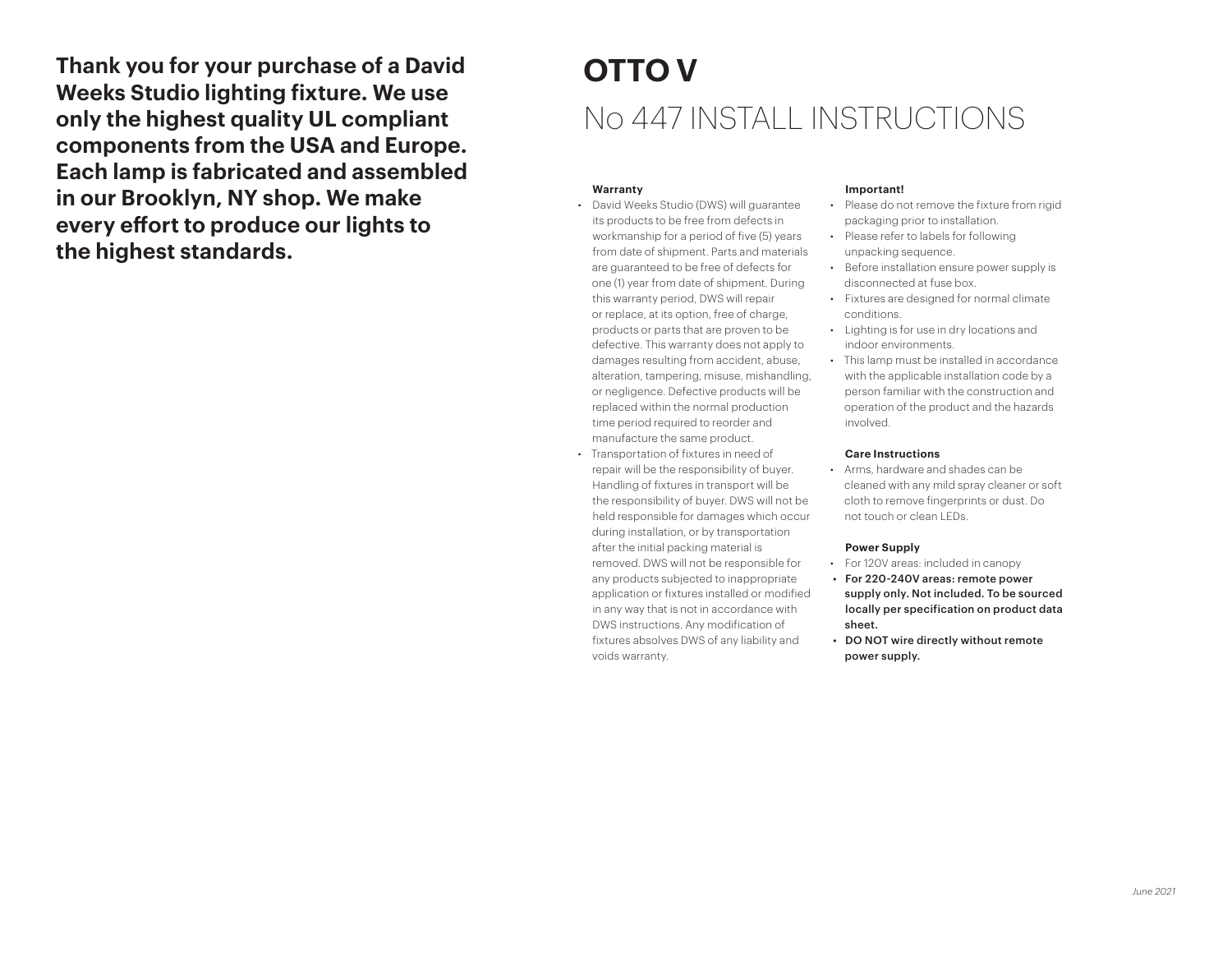

- 1. All fixtures are built for standard 4" U.S. J-box.
- 2. Two people are required as per instructions for proper and safe installation of fixture.
- 3. Fixtures weigh between 5-10 lbs. Make sure location has adequate support; additional weight support

recommended for junction box installation.

- 4. Remove the fixture from ridgid packaging. Refer to labels for following unpacking sequence. DO NOT use razor blade to open bubble wrap; shades scratch easily.
- 5. Turn off circuit breaker connected to junction box (J-box) where fixture is being installed.
- 6. Lay fixture and canopy carefully on a padded flat surface as shown above.
- 7. Remove all brown paper and label **1**  packaging.
- 8. Unscrew the brass arm from the ball and leave the set screw in place on the other side.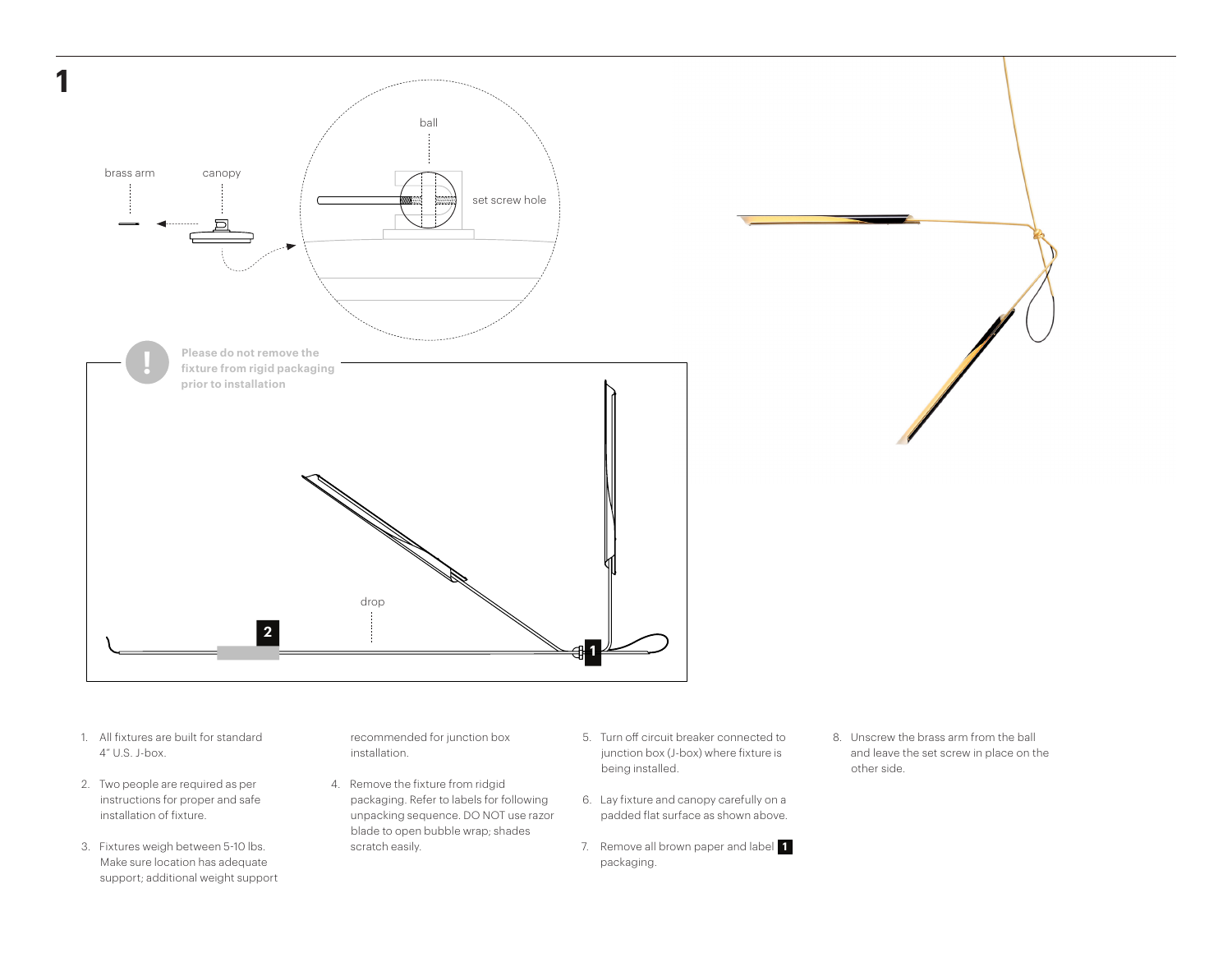

- 1. Carefully slide canopy over drop until drop comes out from the other side of canopy to reveal threads.
- 2. Screw hex nut to drop, secure cord grip to wire above hex nut and slide canopy all the way back until hex nut sits against ball.
- 3. Find set screw hole on ball and rotate until it faces upward. Secure ball on drop by tightening set screw. This will ensure fixture has correct range of motion.
- 4. Unscrew canopy nut to separate canopy cover. Secure canopy cover and canopy nut on label **2** packaging.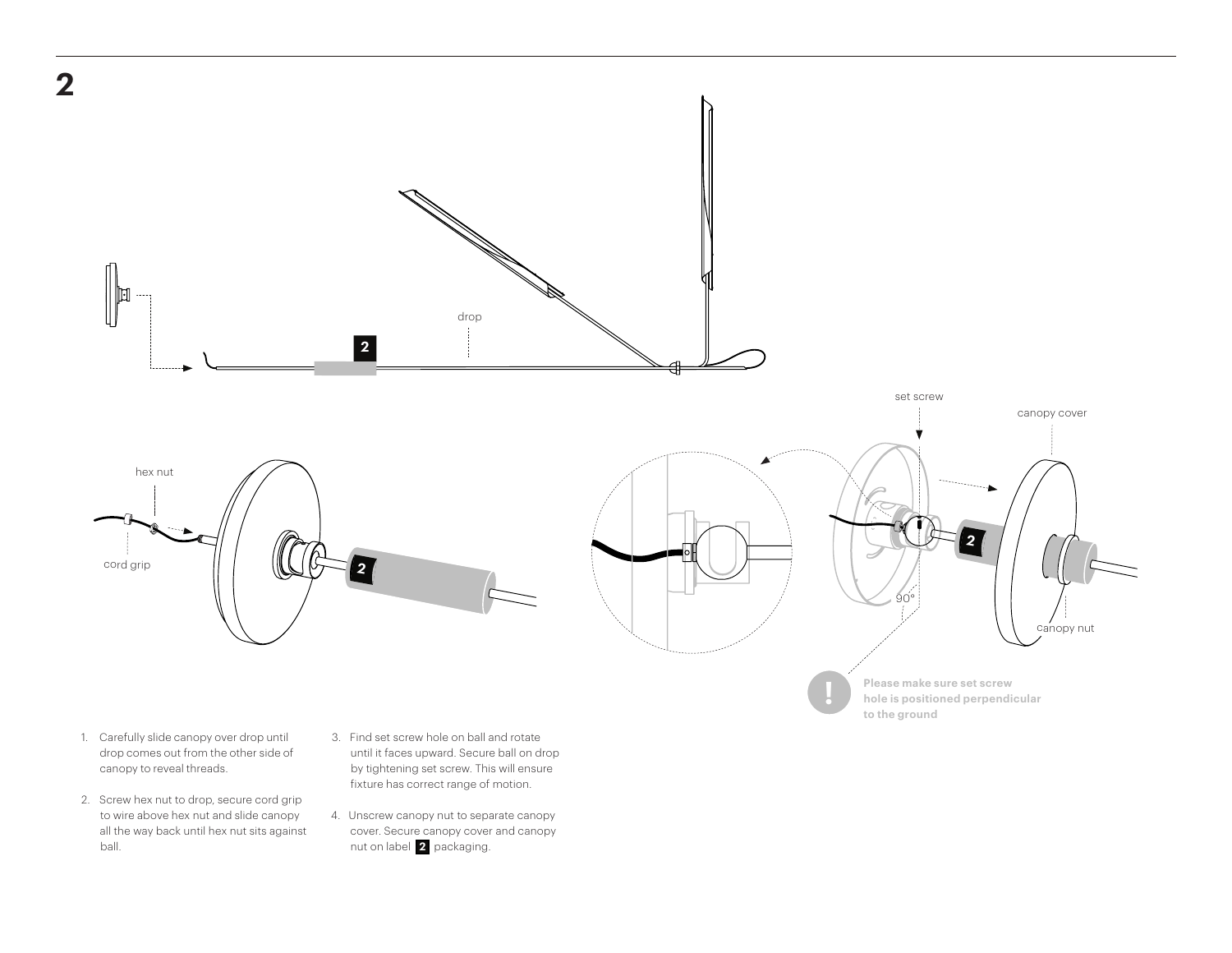

## 1. **Two people are required as per instructions for proper and safe installation of fixture.**

2. Person A picks up the drop, while Person B lifts and holds the fixture, making sure ball hub remain in bracket, red tape is aligned, and wire isn't twisted. See drawing above. If red tape is not aligned, please lay fixture carefully back on a flat

surface. Contact David Weeks Studio for further instruction.

- 3. Person A moves the fixture slowly upward to junction box (J-Box). Person B needs to be attentive to keeping ball hub remain in bracket at all time.
- 4. Make sure ball joint opening on canopy is oriented as drawing shown above

to ensure range of motion shown in diagram.

5. Person A mounts the canopy to J-Box with one 8-32 screw. This will provide some support from J-box and room to complete wiring.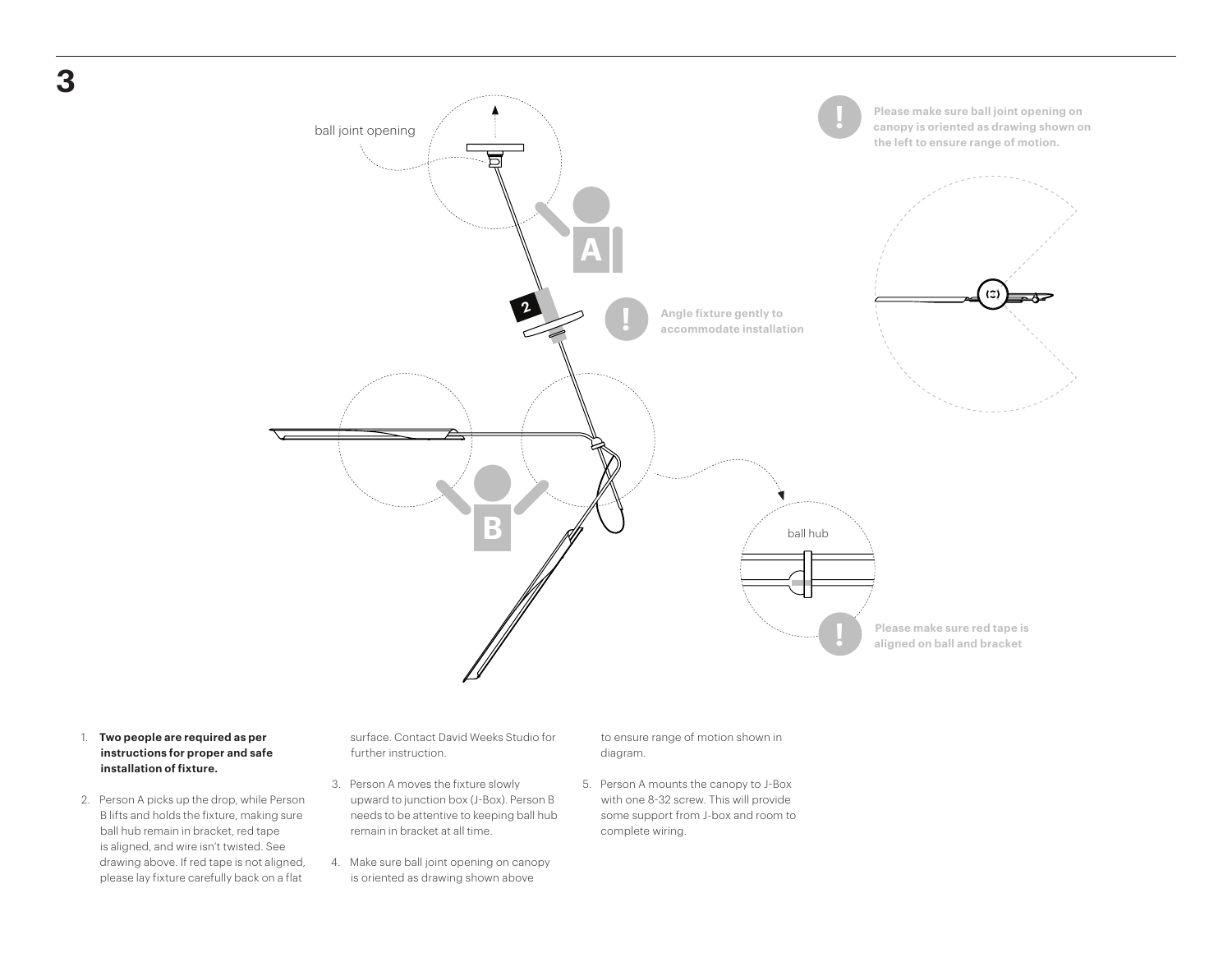





- 1. Continue to support fixture, and connect each wire to its corresponding wire: live to live, neutral to neutral, and ground to ground in J-box. Use wire nuts to secure wires, and wrap the connection in electrical tape. DO NOT disconnect the red, black, and purple wires from the power source to the fixture. DO NOT wire directly, must use suggested power supply.
- 2. Once all wires are connected and excess wire is safely inside J-box, screw other 8-32 screw into J-box and tighten canopy mount to ceiling.
- 3. Remove label **2** packaging from drop.
- 4. Replace the canopy cover over the canopy mount. Screw the canopy nut on to hold the cover in place. Screw the brass arm back into the brass ball.